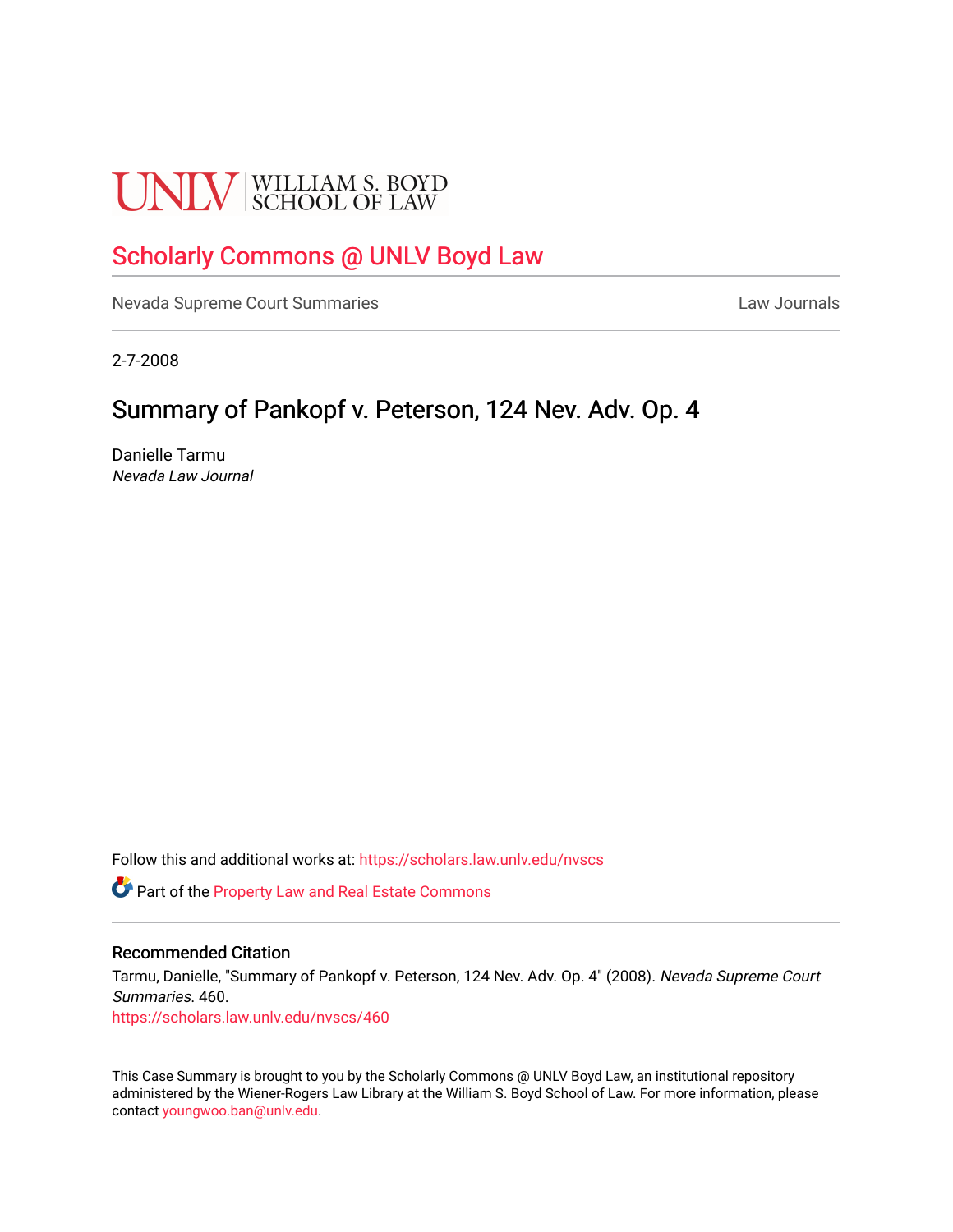## *Pankopf v. Peterson***, 124 Nev. Adv. Op. 4 (Feb. 7, 2008)[1](#page-1-0)**

### **PROPERTY – CONSTRUCTIONAL DEFECTS**

#### **Summary**

Appeal from a district court order dismissing, without prejudice, appellant's amended complaint for failure to state a claim under NRCP 12(b)(5) to determine whether claims fall within the purview of NRS Chapter 40.

#### **Disposition/Outcome**

 Reversed and remanded. The Nevada Supreme Court held that NRS Chapter 40 does not apply to completed blueprints for unfinished residences. Therefore, the district court should not have applied NRS 40.616 and NRS 40.605(1) to the Pankopfs' claims.

#### **Factual and Procedural History**

 Appellants Tory and Patricia Pankopf entered into a contract with respondent Michael Peterson to have Peterson draw up blueprints for their personal residence. They began the excavation process but stopped because Peterson's plans contained numerous design defects, mistakes, omissions, and inaccuracies that prevented them from constructing the residence.

 The Pankopf's complaint alleges causes of action for breach of oral contract, negligence and incompetence, and professional negligence. The district court granted Peterson's motion to dismiss under NRCP 12(b)(5). It concluded that because NRS 40.615 defines a constructional defect as a "defect in the design . . . of an alteration of or addition to an existing resident, or of an appurtenance" and NRS 40.605 defines an appurtenance as including "the parcel of real property," the Pankopf's fell within NRS Chapter 40's purview. Because the Pankopfs did not comply with certain requirements set forth in NRS Chapter 40, the district court dismissed the complaint without prejudice in order to proceed in accordance with NRS Chapter 40.

#### **Discussion**

 $\overline{a}$ 

In an appeal from an order granting an NRCP  $12(b)(5)$  motion to dismiss, the sole issue is whether a complaint states a claim for relief.<sup>[2](#page-1-1)</sup> NRS Chapter 40 provides a process for resolving constructional defect disputes between contractors and homeowners.[3](#page-1-2) The district court determined that the Pankopfs' claims fell within this chapter based on its interpretation of the terms "construction defect" and "appurtenance." The first issue is whether these claims properly come within this chapter. NRS 40.615 defines a constructional defect as follows:

<span id="page-1-0"></span><sup>&</sup>lt;sup>1</sup> Summarized by Danielle Tarmu

<span id="page-1-1"></span><sup>2</sup> Merluzzi v. Larson, 96 Nev. 409, 411, 610 P.2d 739,741 (1980).

<span id="page-1-2"></span><sup>&</sup>lt;sup>3</sup> Westpark Owners' Ass'n v. Dist. Ct. 123 Nev. \_\_\_, 167 P.3d 421 (2007).